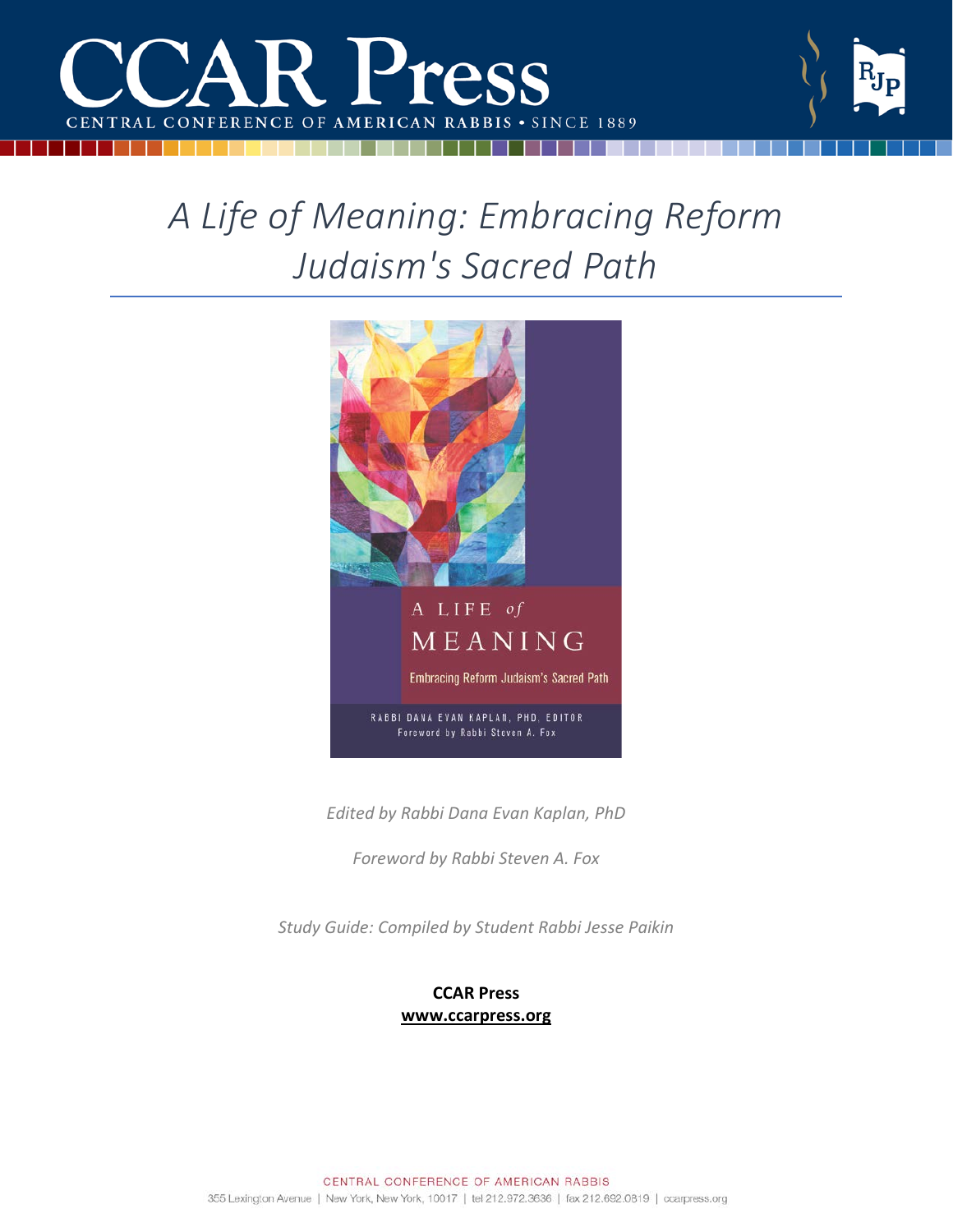# PART I: Knowing God

## *Introduction: Not in the Heavens, Not Beyond the Sea, but Close to Us (Rabbi Dana Evan Kaplan, PhD)*

- 1. In his overview of the purpose of this anthology, Rabbi Kaplan writes that Reform Jews "want to embrace as much of Jewish tradition as possible, *fully recognizing* that we are living in an entirely different intellectual, as well as social environment than existed centuries ago." That we seek "a faith that is in harmony with our actual beliefs and experiences … *those* are shaped most directly by the society to which we belong." Does this describe your approach to Jewish life and meaning? If so, in what ways? What aspects of society play a role in shaping your Jewish identity?
- 2. Rabbi Kaplan suggests that "it can be nice to know something that is unchanging, permanent —to use a religious term, *eternal.* That is one appeal of fundamentalism, whether Jewish, Christian, Muslim, or Hindu fundamentalism. But that is not something that we can offer in this book or in this movement." What aspects of your Jewish identity, belief, and practice do you think about in this way?
- 3. Rabbi Kaplan calls readers to action, challenging us to accept our covenantal responsibility, as Jews, to interpret the Jewish religion "in light of who we are today." This book is designed to help us do that. What topics in *Life of Meaning* speak to you most strongly in this regard?

## *Chapter 1: Critical Thoughts on a Reform Jewish Theology (Michael A. Meyer, PhD)*

- 1. When studying Torah and considering Creation, revelation, and redemption, have you ever experienced moments of intellectual or spiritual tension? How have you worked to resolve, or be comfortable with these?
- 2. What personal experiences that transcend the mundane, if any, have you had that play a role in shaping your understanding of the divine?
- 3. How do you understand the role of awe and wonder in Jewish life?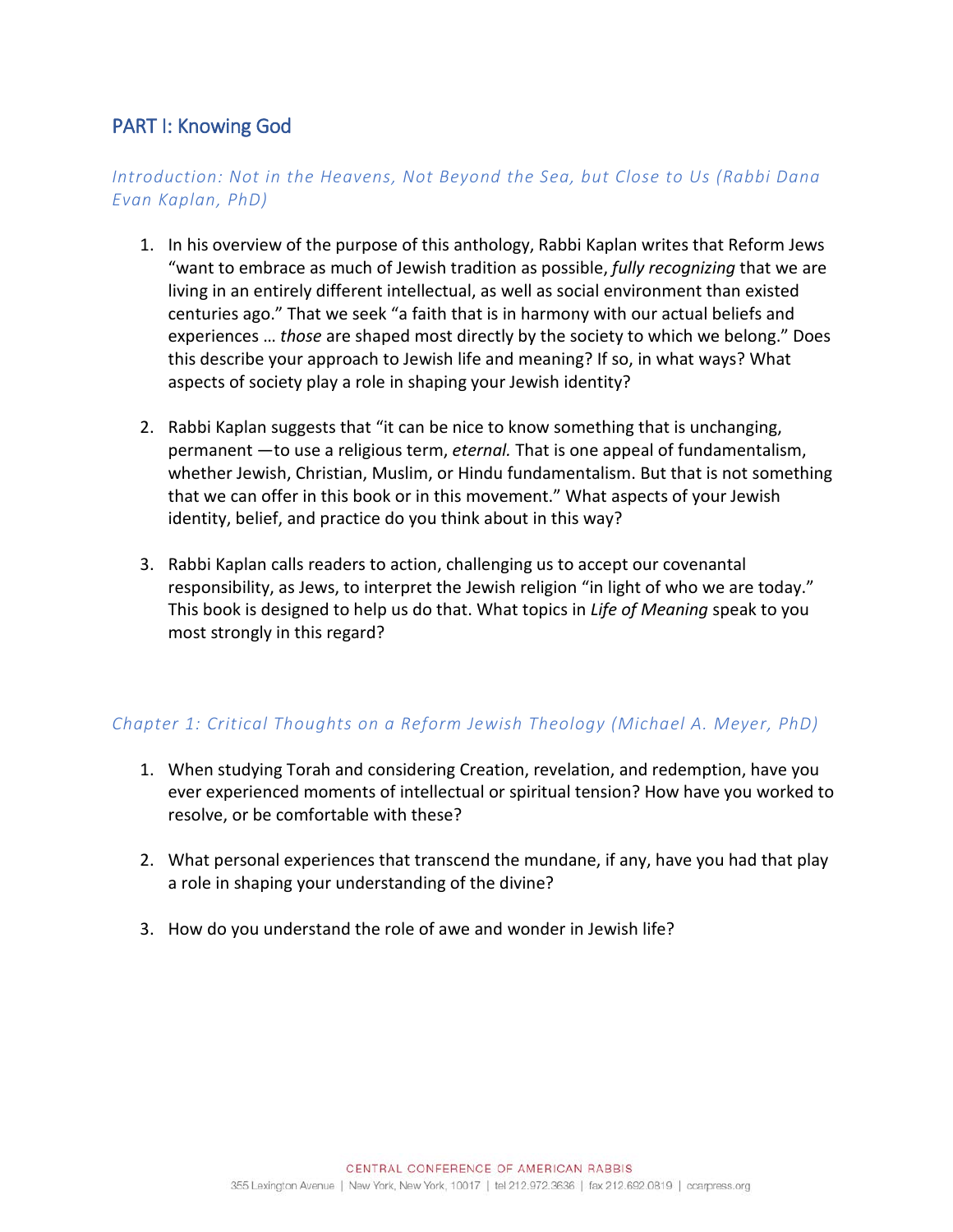## *Chapter 2: An Experiential Approach to God (Rabbi Rachel Timoner)*

- 1. What have been, if any, your most significant experiences of God? How do you talk about them to others?
- 2. Rabbi Timoner advocates moving "beyond prescribed *ideas about God* toward real, lived *experiences of God*.*"* How do you understand the distinction between these two concepts? Which have been most profound for you? Do you agree with her assessment?
- 3. Have you ever found yourself in the position of defending God? What did your experience share with Rabbi Timoner's? What did you draw upon in your defense?

## *Chapter 3: My Fragmented Theology as a Reform Rabbi and Daughter of a Holocaust Survivor (Rabbi Suzanne Singer)*

- 1. What ideas about God have troubled you or held you back? How have you worked through these challenges?
- 2. How does Rabbi Singer's journey present new ideas about Jewish theology?
- 3. When making major life changes, to what sources—both Jewish and secular —have you turned for support?

## *Chapter 4: Where God Meets Gender (Rabbi Elyse Goldstein)*

- 1. Can (or should) gender determine, define, or characterize the way we practice Jewish ritual? How do we / should we use gender as a Jewish identity marker?
- 2. Does your understanding of gender inform your understanding of God and spirituality?
- 3. What language might be missing to address new understandings of gender and theology?

## *Chapter 5: Speaking Truthfully about God (Rabbi Michael Marmur, PhD)*

- 1. Rabbi Marmur speaks of "the power of the 'ought' [and] the pull of the 'should.'" What Jewish beliefs/behaviors do you feel you "ought" to or "should" do? Do you have a sense from where these impulses come?
- 2. Rabbi Marmur advocates a search for meaning in Jewish life that begins not with "me," but with the "riches of my own tradition." From what sources do you draw meaning? Do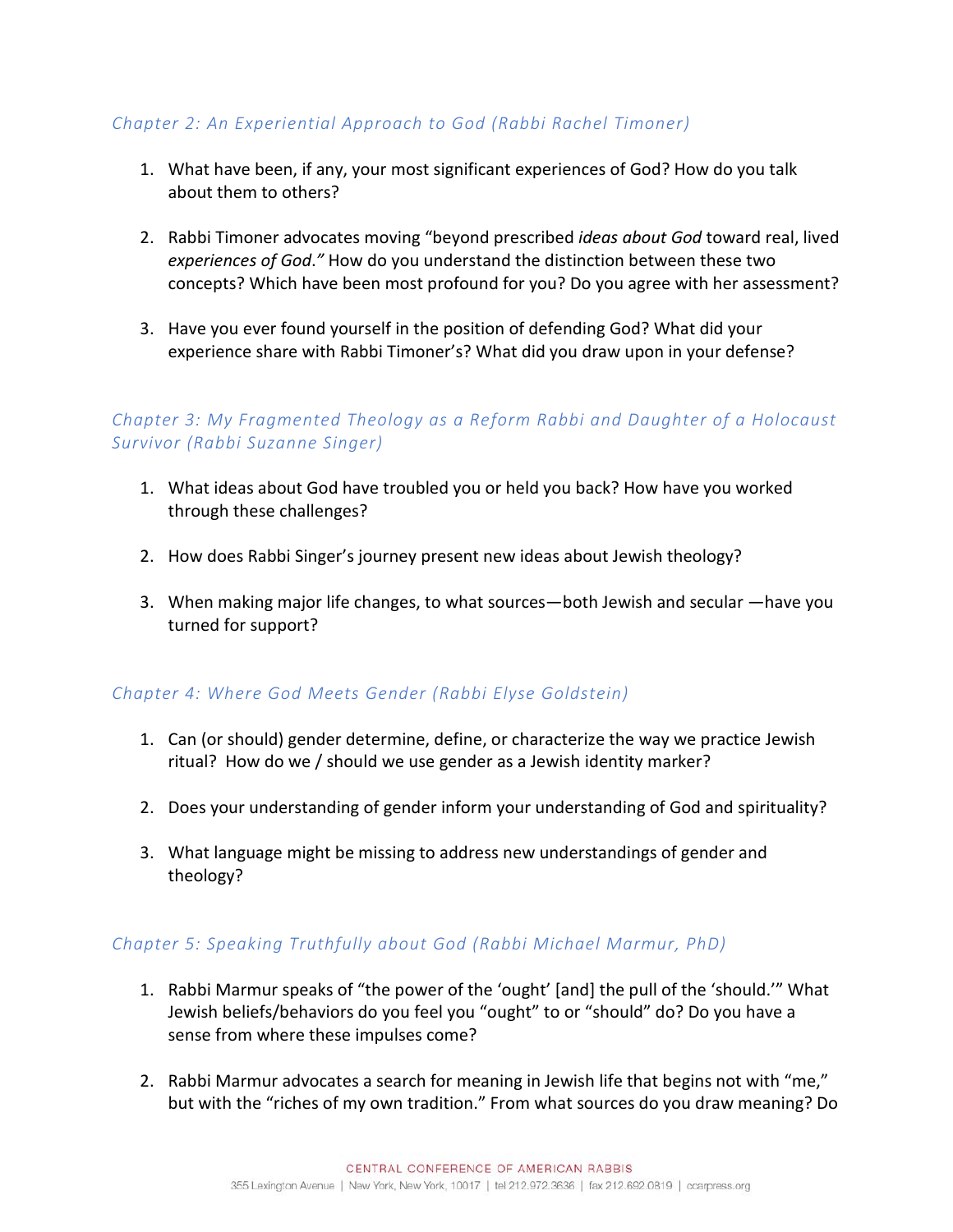you find yourself pulled more toward tradition, or your own experiences? How might you balance these two pulls?

3. What Jewish innovations are the most important to you? What about Judaism is fundamental for you? How do you work to integrate these together?

## *Chapter 6: The Persistence of Life after Life (Rabbi Paul Golomb)*

- 1. Rabbi Golomb observes that Reform Jewish theology has dismissed notions of heaven and hell, but also believes in an immortal soul. How do you understand the place of the soul in Jewish life?
- 2. Where do you land on the spectrum of belief regarding what sustains our existence: divine will or human endeavor?

## *Chapter 7: Science and Faith (Rabbi Geoffrey A. Mitelman)*

- 1. Rabbi Mitelman speaks of the "biggest" questions we face in life and argues that they aren't religious or scientific, but "human," and we need wisdom from both sources to flourish. What are some of your biggest questions, and how might you search for answers from both sources?
- 2. How do you distinguish between your religious "beliefs" and your religious "identity," as Rabbi Mitelman does?
- 3. Rabbi Mitelman advocates the search for a "working" definition of God, rather than a "clear" definition. What parts of how you understand God might be included in your "working" definition?

## *Chapter 8: The God Thing (Rabbi David W. Nelson, Ph-D)*

- 1. How do you make sense of the depictions of God that appear on "virtually every page of our ancient sacred texts"? In what ways do they speak to you? What metaphors for God are most meaningful or useful for your Jewish identity?
- 2. How do you respond to Rabbi Nelson's comparison of God to the ideas of human consciousness as "emergent"? What might it mean to have an understanding of God that is changing and incomplete?
- 3. How has your understanding of God evolved over time?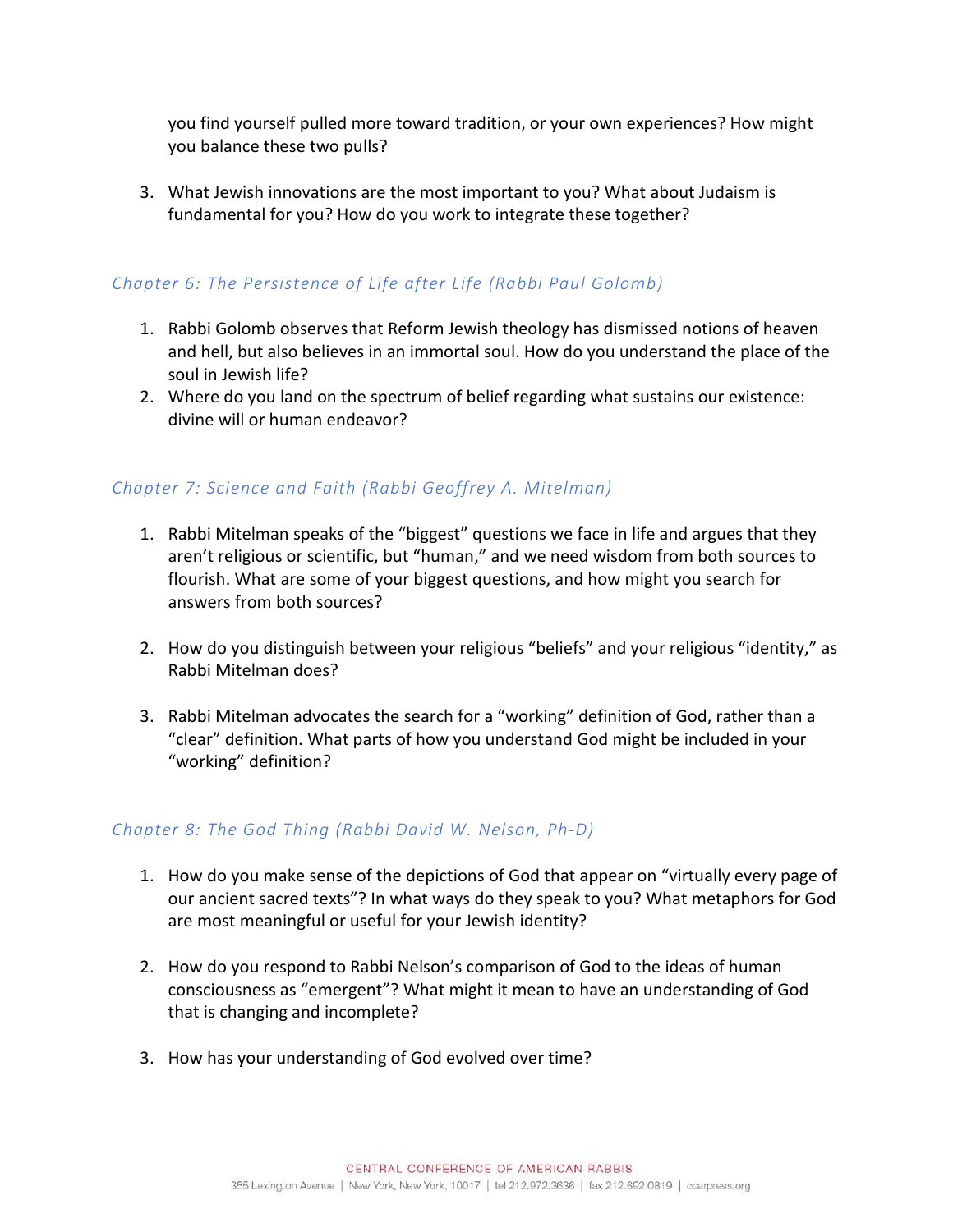# PART II: Choosing Covenant

#### *Chapter 9: Chosen for Torah (Rabbi Ammiel Hirsch)*

- 1. To what degree to you agree with Rabbi Hirsch's belief that "Judaism absent the centrality of peoplehood is not Judaism"? In what ways does your sense of peoplehood and commitment to the wider Jewish people manifest itself?
- 2. Where have you experienced the tension between universalism and particularism in Jewish life?
- 3. Rabbi Hirsch argues that early Reform Judaism ripped Judaism's universal aspirations from their particularistic moorings, creating not a specifically Jewish universalism, but simply universalism, and that as a result, Reform's emphasis on prophetic values has been misleading. If this is true, in what ways might Reform Judaism advocate a particularly *Jewish* version of universalism?

## *Chapter 10: Refining the Covenant (Rabbi Rachel Sabbath Beit-Halachmi, PhD)*

- 1. Which *relationships* have a compelling voice in your life— in the way that Rabbi Beit-Halachmi speaks of covenant— as though the voice is commanding?
- 2. Which of your Jewish *practices* comes from a sense of upholding a covenant? What is the nature of that covenant?
- 3. Rabbi Beit-Halachmi shares a teaching of Rabbi Eugene Borowitz, *z"l*: "If Jews could confront their Judaism as Jewish selves and not as autonomous persons-in-general … they would find Jewish law and lore the single best source of guidance as to how they ought to live." What degree does autonomy play a role in your understanding of the nature of Judaism? Is that autonomy framed in well-defined Jewish terms? If not, how might it be?

## *Chapter 11: Is Reform Judaism Authentic Judaism? (Rabbi Kari Hofmaister Tuling, PhD)*

- 1. To what source of authority and authenticity is liberal Judaism able to appeal in constructing liberal theological positions?
- 2. Rabbi Hofmaister Tuling suggests that "the language of autonomy that has dominated the Reform Movement … has been a distraction from our core principles." What do you believe to be the core principles of Reform Judaism, and in what ways does a focus on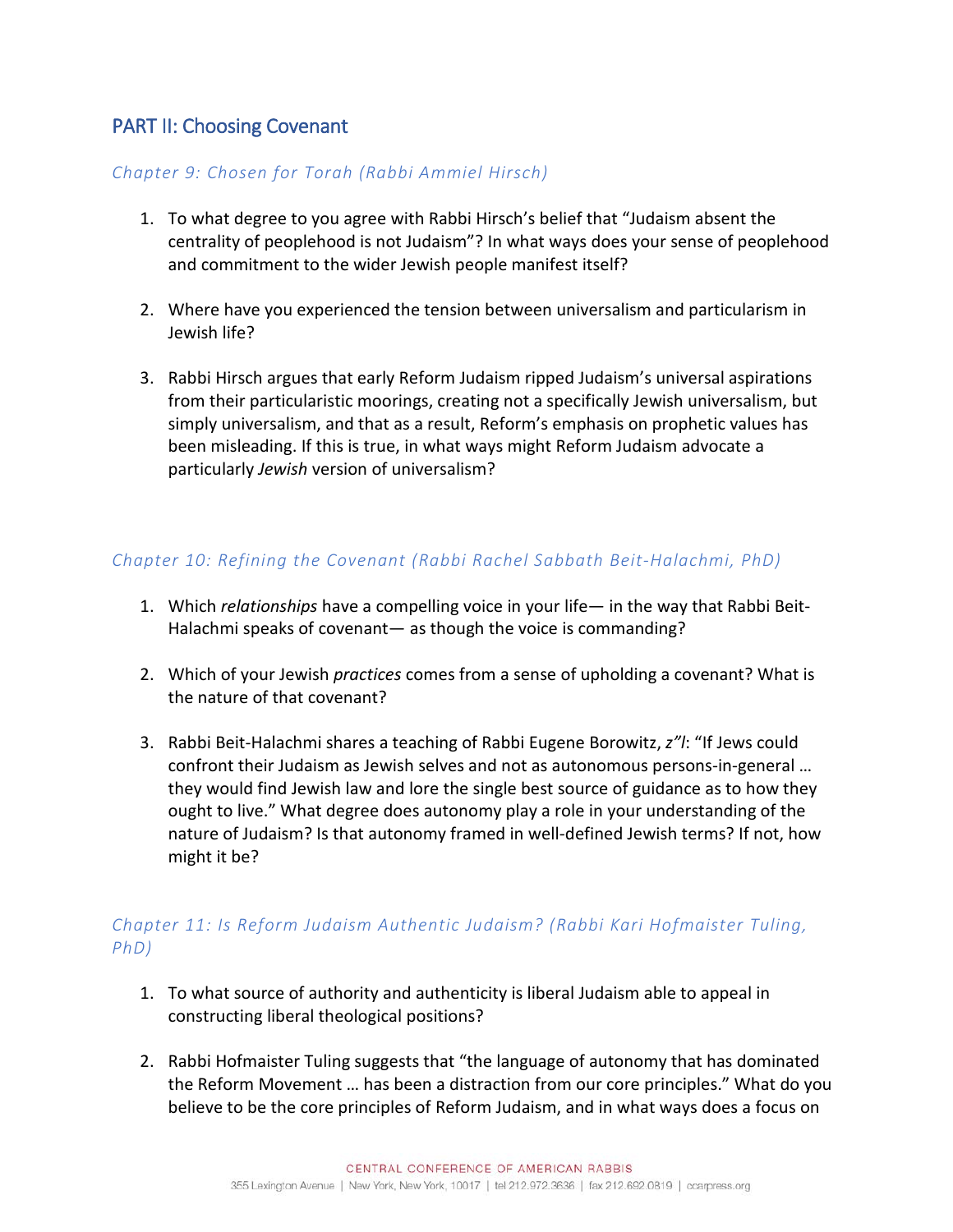autonomy either support or distract from working toward those principles?

3. Rabbi Hofmaister Tuling questions what it means to be commanded in a liberal Jewish setting. How would you answer this question?

## *Chapter 12: Jewish Religious Pluralism (Rabbi Joan S. Friedman, PhD)*

- 1. Do you have any limits to the ways that you believe Judaism can be legitimately conceptualized and practiced?
- 2. What is your understanding of the values or beliefs that guide how Rabbi Friedman argues we might set boundaries? What values or beliefs guide how you determine your own boundaries?
- 3. How might you respond to or share a space with someone who practices Judaism differently from the way you do?

## *Chapter 13: Freedom within Limits (Rabbi Jan Katzew, PhD)*

- 1. In a way slightly different from some of the other writers in this book, Rabbi Katzew argues that "contrary to popular culture, autonomy does not sanction doing whatever one wishes," and that "Reform Jewish thinkers have yet to make this case convincing." What is your understanding of the limits of religious autonomy?
- 2. Do you believe the spiritual ideas of *yetzer hara* and *yetzer hatov* play a role in how you make choices in life? If so, how do you navigate those forces in making choices? If not, how do you understand the idea of them?
- 3. How do you understand free will and determinism in general? Specifically within a Jewish context? How is (or can) your idea of God relate to your beliefs about free will and determinism?

## *Chapter 14: Let Every Blade of Grass Sing a Song of Praise (Rabbi Shoshanah Conover)*

- 1. How does your sense of Jewishness connect to your sense of responsibility to environmental sustainability?
- 2. Rabbi Conover describes a Jewish obligation toward the earth and the natural world as based on "the Jewish value: *kavod*, or respect." How do you understand this value, and what claim does it place upon you?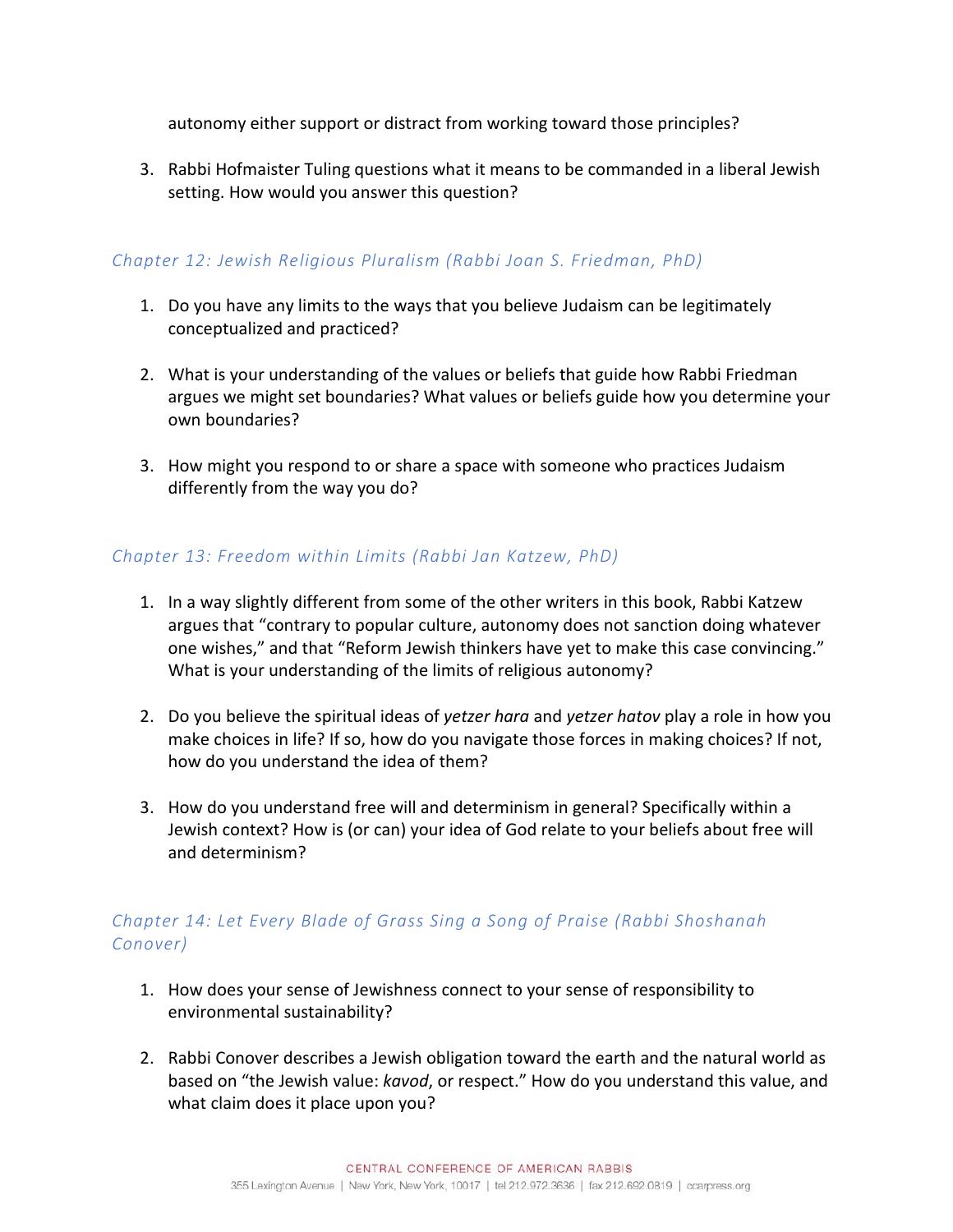#### *Chapter 15: What Is Modern about Reform Judaism? (Robert M. Seltzer, PhD)*

- 1. Robert Seltzer traces a long history of Jewish life, culminating in modern Reform Judaism. What aspects of this history do you find the most compelling?
- 2. What aspects of Jewish history do you find the most troubling? What is your sense of how your Jewish community responds to and makes sense of this history?
- 3. What experiences most strongly influence your sense of connection to that which came before you?

#### *Chapter 16: Zionism of the Soul (Rabbi Stanley M. Davids)*

- 1. What draws you emotionally toward Israel? What compels you with a sense of obligation toward Israel?
- 2. What challenges you in your relationship with Israel? How do you work to reconcile this?
- 3. Rabbi Davids speaks of the tension between his particular Zionist, Jewish identity, and his wider universal commitments. How do you reconcile these on your own in general, and specifically with regard to your relationship with Israel?

## *Chapter 17: The Role of Reform Judaism in Israel (Rabbi Gilad Kariv)*

- 1. Do you have similarly powerful moments identified with your grandparents? What role do they play in influencing your sense of identity, both Jewish and otherwise?
- 2. To what degree do you agree that Reform Judaism must include a focus on the "cultural, spiritual, and intellectual fruits of Jewish sovereignty"? What is your experience of this focus being advocated in your own community?
- 3. In what ways do you have an awareness of *k'lal Yisrael* Jewish peoplehood in your daily life or in your Jewish practice? Do you have a sense from where this awareness comes?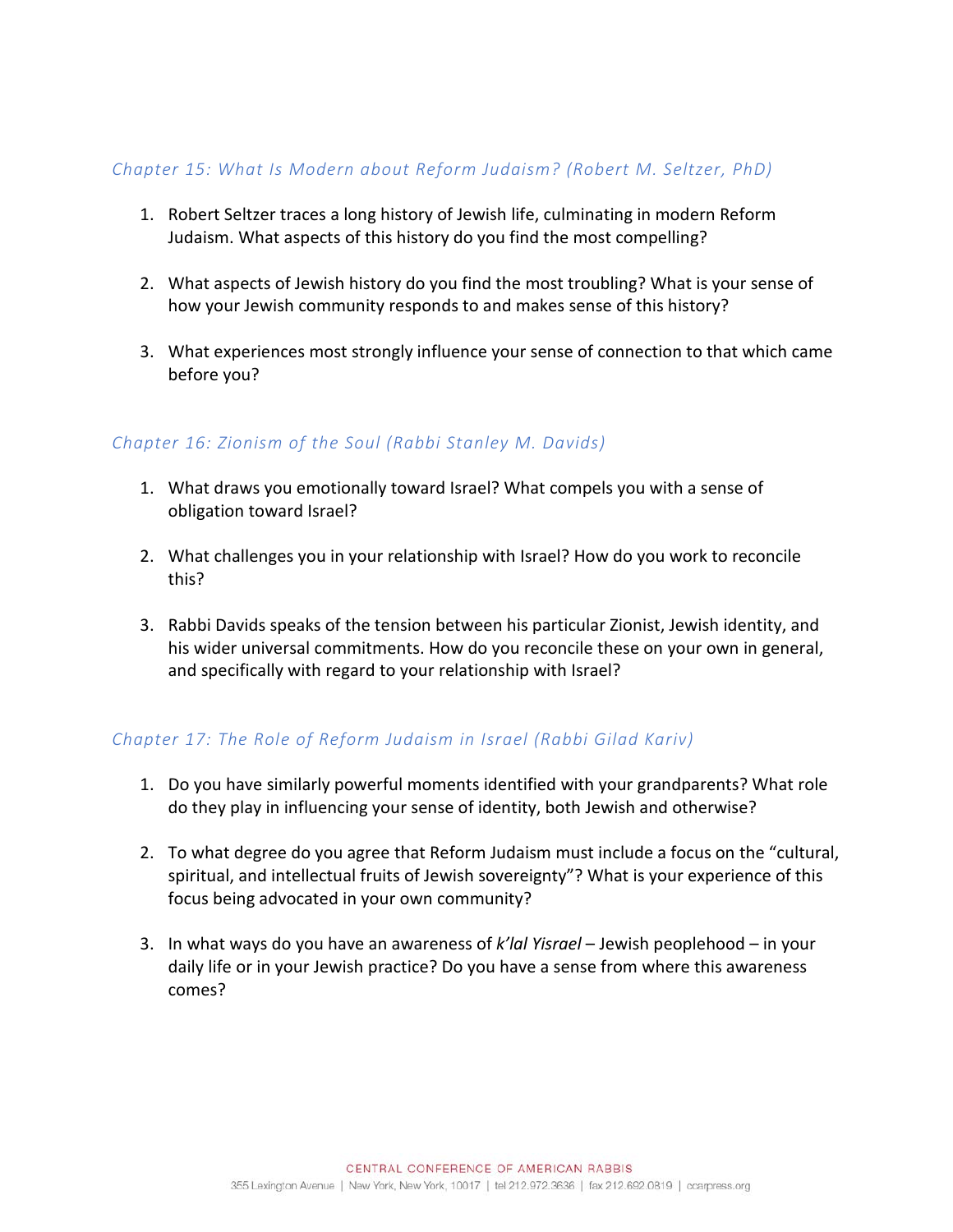# PART III: Connecting to the Divine

## *Chapter 18: The Power and Pitfalls of Personal Religious Autonomy (Rabbi Ben Zeidman)*

- 1. Rabbi Zeidman identifies a challenge within Reform Judaism: its principles rely on individuals to actually do the work to decide what Judaism looks like, but in reality, most people do not do this. How do you understand your responsibility to addressing this challenge? In what ways do you actively work to decide what Judaism looks like?
- 2. In particular, what does your Shabbat practice look like? How do you work to define it? Does it incorporate both the "rational" and "irrational" practices that Rabbi Zeidman writes about?
- 3. Rabbi Zeidman describes "a world where fundamentalism and fanaticism are the first thing people think of when they think of religion …." Do you believe this to be true? Have you had any encounters with religious fundamentalism— either Jewish or otherwise? How do you understand or respond to fundamental interpretations of Judaism?

#### *Chapter 19: The Jewish Path (Rabbi Mark Washofsky, PhD)*

- 1. To what degree does a sense of Jewish obligation or commandedness guide or govern your Jewish practice?
- 2. Rabbi Washofsky writes that "there is no such thing as non-halachic Judaism," and that Reform Judaism "would be incoherent without it." If this is so, what, then, should our responsibility be to teach about halachah to a community that largely operates without this awareness?
- 3. Rabbi Washofsky warns that if we do not take part in the study of Jewish law, other voices will by default gain a monopoly over the interpretation of its texts. What compelling liberal interpretations of halachah have you learned, and how have you incorporated them into your life and practice?

## *Chapter 20: Mitzvah/Mitzvot (Rabbi Carole B. Balin, PhD)*

1. Rabbi Balin argues that "at the end of the day, for most liberal Jews in the twenty-first century, the observance of mitzvot quite literally stands opposed to (human) reason." Where do you stand in relationship to this assertion?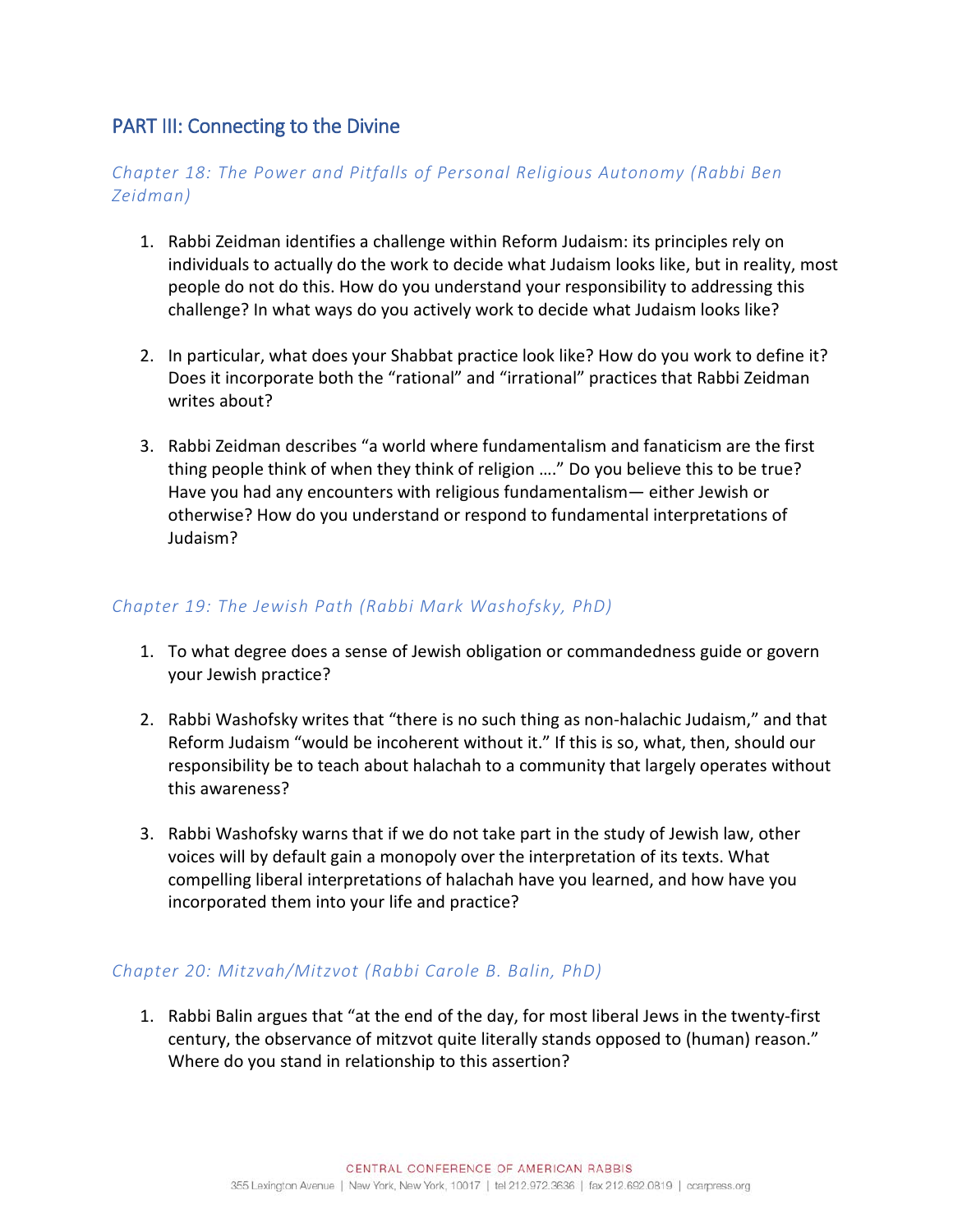- 2. In what ways is God an abstraction for you? In what ways do God and mitzvot have real, theological implications?
- 3. What role, if any, do you feel God demands of you?

#### *Chapter 21: Eating Our Values (Rabbi Mary L. Zamore)*

- 1. What is your Jewish relationship with food and its production? How might you bring, as Rabbi Zamore advocates, a more expansive understanding of kashrut to your dietary choices?
- 2. What is sacred about the food you eat?

#### *Chapter 22: Shabbat as a Spiritual Practice (Rabbi Lisa. L. Goldstein)*

- 1. Rabbi Goldstein provides a list of eight elements of her Shabbat observance: Light, Prayer, Gratitude, Food, Community, Torah, Rest, and Yearning. Which of these do you find to be the most compelling, and why?
- 2. What speaks to you about the teaching that on Shabbat, "we have the opportunity to fully welcome the soul we have to fully show herself, because Shabbat is the time we have the space and the inclination to listen"?
- 3. Do you currently "give up" or "put down" anything for Shabbat? If so, what and why? If not, what tasks in your life might present an opportunity to be put down for Shabbat, as Rabbi Goldstein suggests, in order to investigate: "What are we surviving for?"

#### *Chapter 23: Take Back Your Time (Rabbi Mark Dov Shapiro)*

- 1. Rabbi Shapiro lists the most important elements of his Shabbat observance. Which are the most compelling to you, and why?
- 2. Which ones are already a part of your Shabbat practice, and which ones would you consider incorporating into your personal practice moving forward?

#### *Chapter 24: Ceremony versus Ritual (Rabbi Stephanie M. Alexander)*

1. Rabbi Alexander teaches us about the ongoing Jewish debate between fixed ritual and spontaneity through the story of Rabbis Elimelech and Zusiya. Which sage is closest to you in their philosophy?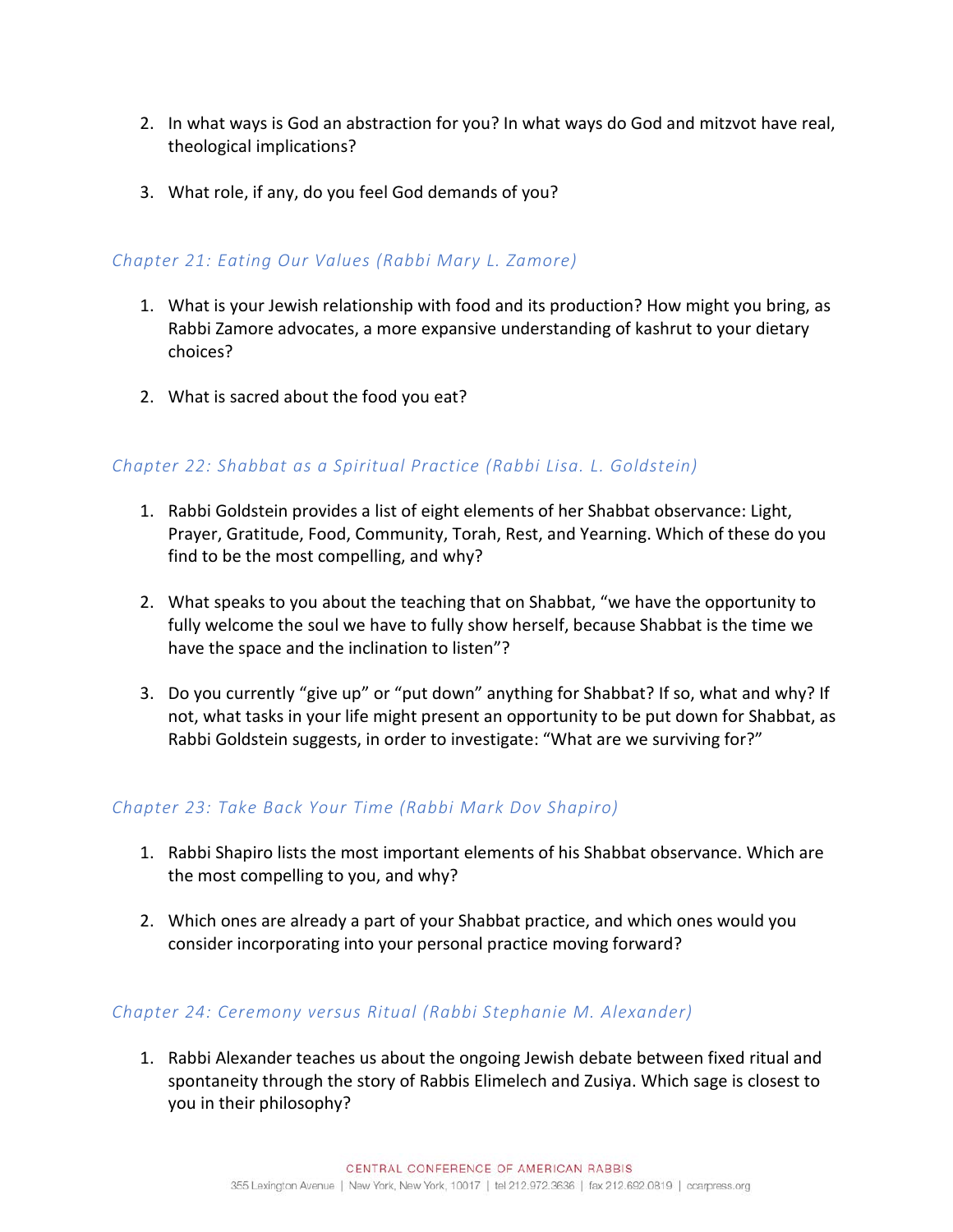- 2. Does the tension between the two positions, which is ongoing even today, look familiar?
- 3. What responsibility or inspiration do you derive from the balance that we seek between *keva* and *kavanah*?

## *Chapter 25: Seeking a Wild Heart in the Wilderness (Rabbi Mike Comins)*

- 1. Rabbi Comins writes about his understanding of Rabbi Abraham Joshua Heschel's approach to finding God through direct experience of the world. When have you been able to do this? What has challenged you? Where have you turned when challenged?
- 2. Rabbi Comins reframes an understanding of *Emunah* (faith) as being about loyalty, trust, and relationships, and not about blind dogma. What is the place of loyalty, trust, and relationship in your Jewish practice and belief?
- 3. When has your Judaism been about "curiosity," which Rabbi Comins describes as a searching for answers? When has it been about "wonder," which he describes as being about amazement and gratitude?

## *Chapter 26: Toward a Reform Jewish Mysticism (Rabbi Ted Falcon, PhD)*

- 1. Rabbi Falcon presents a mystical model for self-discovery using the traditional "PaRDeS" hermeneutic for text study. In what ways do you work to uncover different parts of your identity?
- 2. Rabbi Falcon writes that "spirituality can be measured as the degree to which our awareness is inclusive rather than exclusive." How do you understand this balance, and in what ways do you try to reach an inclusive awareness?
- 3. How do you think the search for greater self-awareness can be an explicitly Jewish endeavour?

# PART IV: Living the Texts

#### *Chapter 27: Four Exiles and Four Spiritual Revolutions (Joel M. Hoffman, PhD)*

1. Have you ever felt a personal sense of exile (or abandonment/loss), that led to a new spiritual connection? How did you navigate these moments?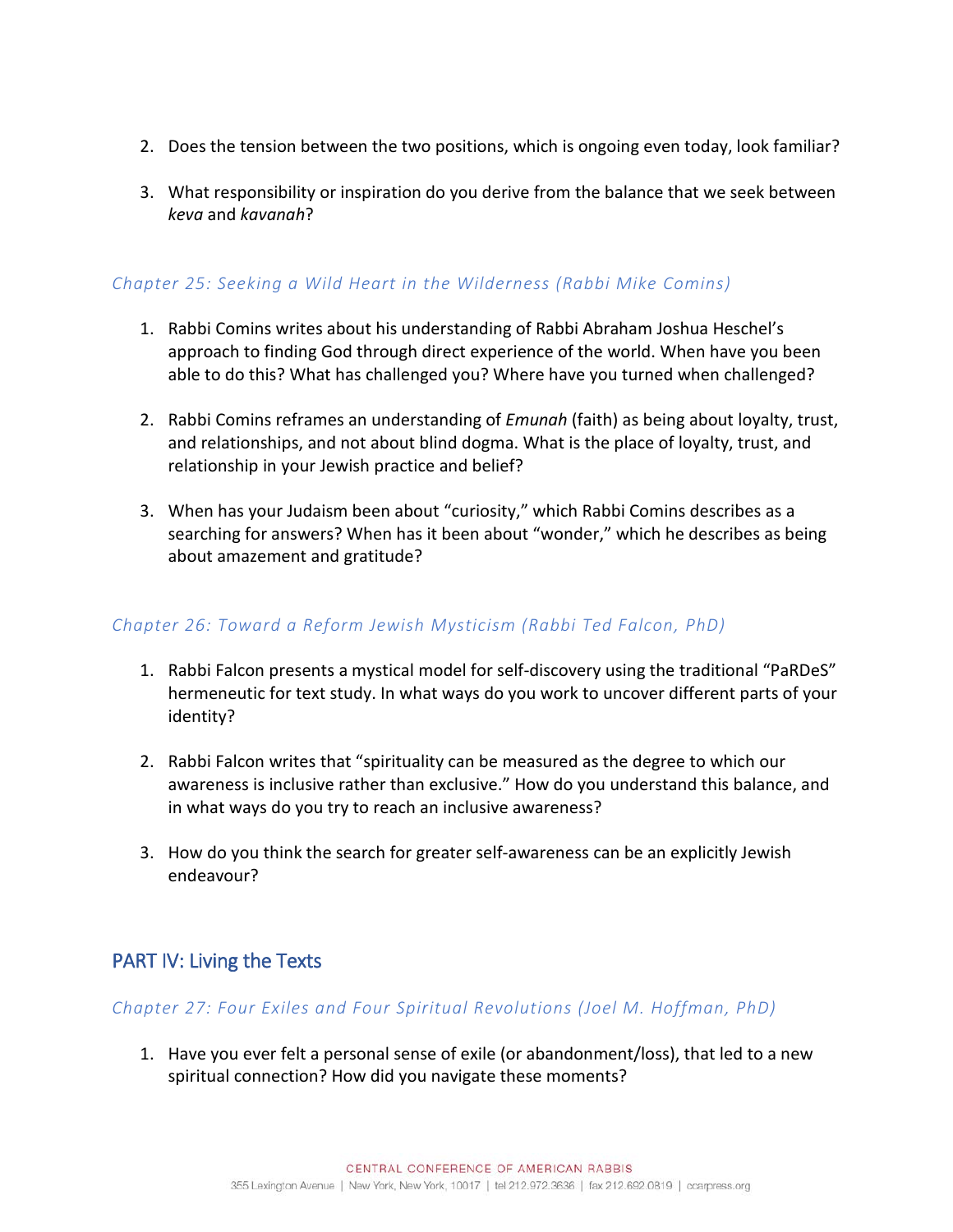- 2. Do you feel a sense of exile Jewishly today? Do you believe Judaism requires exilic moments for spiritual renewal?
- 3. Where do you find source of spiritual renewal today?

## *Chapter 28: Our Tree of Life (Rabbi Amy Scheinerman)*

- 1. How do you work to discern what is "true" and "real" in your religious belief? Do you have a sense of whether it is more important for something to be "true" or "real" to you?
- 2. How does Torah study play a role in discerning this?
- 3. Have you experienced the second naiveté (and other stages) that Ricoeur speaks of? What new insight have you gained through this process, and how has it influenced your understanding of Torah and Judaism?

## *Chapter 29: Reform Approaches to Our Sacred Texts (Rabbi Geoffrey W. Dennis)*

- 1. How do you understand the nature of Torah and *Tanach*? To where do you turn for insight?
- 2. What has been the most compelling interpretation of text for you?
- 3. The author asks: "How can contemporary Jews study and apply our sacred texts in a way that is both modern and authentic? One that values Torah to instruct us without us having to compromise the integrity of our modern and critical beliefs?" How have you dealt with challenging texts that are difficult to reconcile with other contemporary values?

## *Chapter 30: Hebrew in the Reform Movement (Rabbi Hillel Gamoran)*

- 1. Do you agree with the author's assertion on the need for knowledge of Hebrew language?
- 2. When has an understanding of Hebrew been helpful to you?
- 3. When has Hebrew been challenging to you?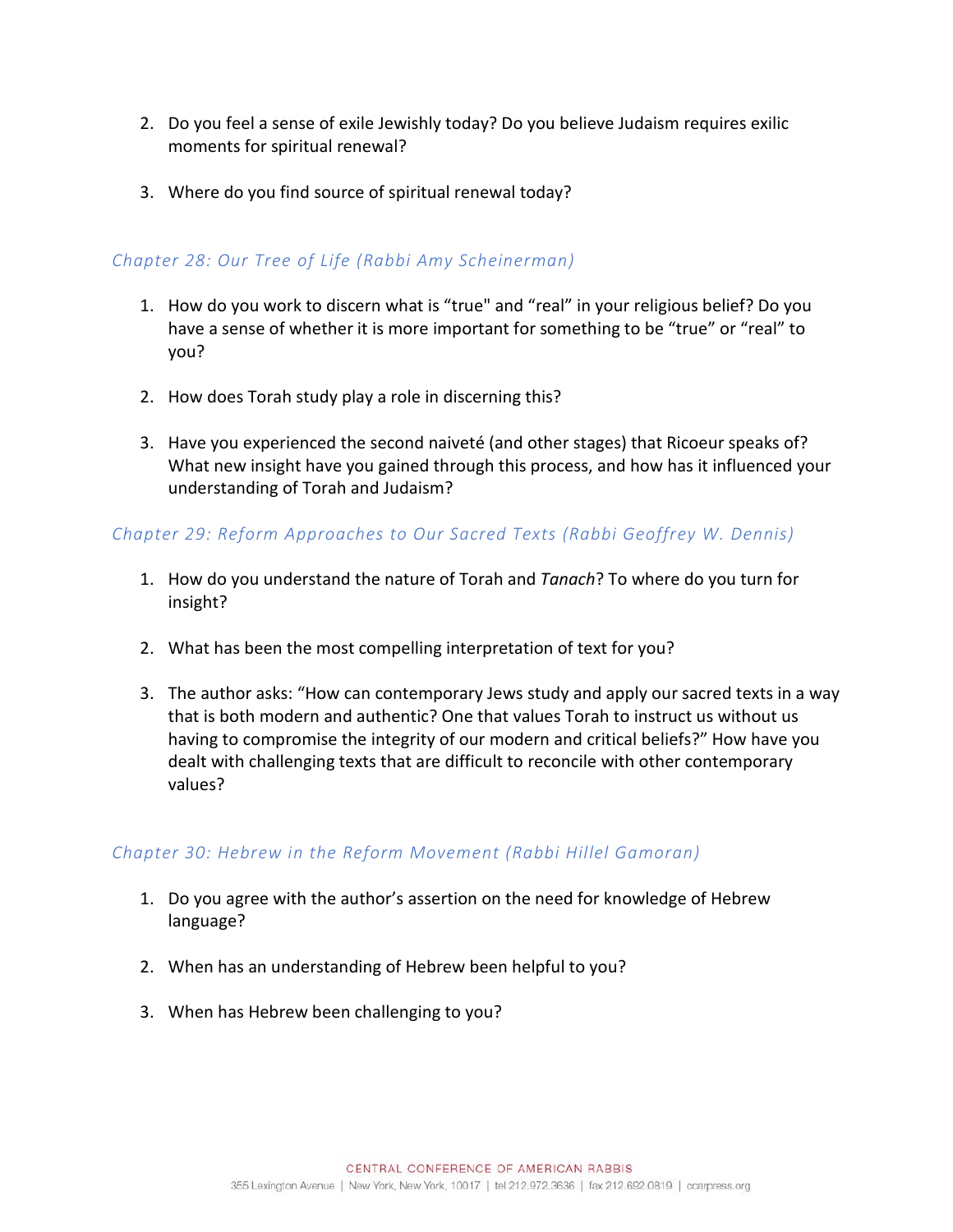## *Chapter 31: Why Reform Jews Should Study Talmud (Rabbi Dvora E. Weisberg, PhD)*

- 1. Rabbi Weisberg advocates the study of Talmud, as it models "what it means to be a liberal Jew, a Jew who engages in study not to find a particular 'right' answer, but to think deeply about the enterprise of constructing a Judaism that speaks to us." In what ways does searching for the "right" answer play a role in your Jewish life? Are there examples of important beliefs or practices for which you would like to have "correct" answers?
- 2. To what degree do debate and discussion play a role in determining your Jewish practices?
- 3. What textual sources do you turn to for guidance in thinking about your Jewish beliefs and practices?

## *Chapter 32: Reflections on Prayer (Rabbi Peter S. Knobel, PhD)*

- 1. Have you ever been surprised by an act of prayer? Reflecting on it, what contributed to that sense of surprise? What did you do with this surprise?
- 2. Do you find prayer to be efficacious? That is—do you pray expecting results? Why or why not?
- 3. What components of prayer are the most significant for you?

## *Chapter 33: Worship and the Prayer Book (Rabbi Richard S. Sarason, PhD)*

- 1. "Each individual Jew becomes energized to live out Jewish values in daily life" through the siddur. What values of the siddur impact your life on a day-to-day basis?
- 2. Rabbi Sarason writes about Reform innovations to make the siddur more accessible. Do you agree with him and find these changes accessible? What might still be inaccessible? Are you aware of any removals from the Reform siddur that you would like to learn more about?
- 3. Rabbi Sarason describes Sigmund Freud's assertion that there are deeply irrational (or non-rational) and emotive wellsprings to the human personality that must be given their due as much as rationality. What sense do you have of this balance when it comes to prayer? Are there non-rational/irrational aspects to your prayer practice that you are comfortable with?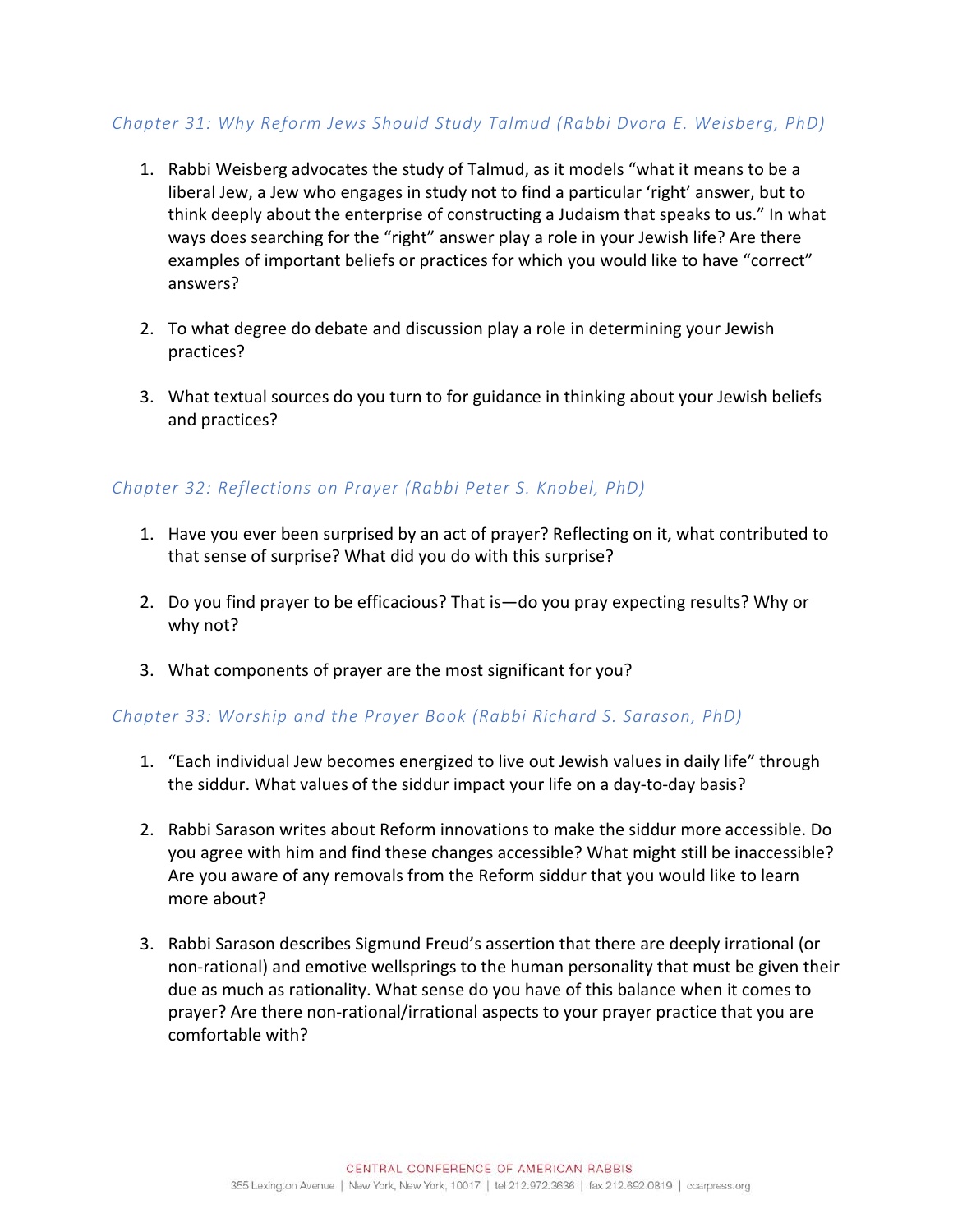## *Chapter 34: Reform Liturgy: Then and Now (Rabbi Dalia Marx, PhD)*

- 1. Rabbi Marx outlines various spectra that new siddurim have to balance: Faith and poetry vs. revelation of theology and ideology; abridging vs. expanding prayer; use of vernacular languages vs. expanded Hebrew; inclusive yet individual; spirituality and corporeality. Can you identify examples of these instances in the siddur that you use?
- 2. Where do you land in your preferences?
- 3. Rabbi Marx argues that the dominant mood in Reform Judaism today is one that is "highly open to facing contemporary challenges, yet reluctant to decisively deal with theological matters," and "overly influenced by a desire for comfort and feeling good." Do you agree with this characterization?

## *Chapter 35: Music and Worship (Cantor Rosalie Boxt)*

- 1. Cantor Boxt argues that "the spoken word can lock us into a commitment of belief, whereas music is more nuanced in the way it expresses the way we may or may not be feeling." How has music helped your prayer experience be more nuanced?
- 2. Likewise, Cantor Boxt writes that "when we sing or experience music set to prayers or texts that are challenging, the ideas become more palatable, more relatable." How has music helped you understand prayers and helped your prayer experiences become more relatable?
- 3. What values do you think are communicated by music in the *t'filah* you attend?

# PART V: Building Community

## *Chapter 36: Community: The Vehicle for Fulfilling the Jewish Dream (Rabbi Charles A. Kroloff)*

- 1. Rabbi Kroloff writes that "without community, the Torah could not have emerged as the blueprint for our Jewish lives." What is the relationship between your community and Torah?
- 2. Like Rabbi Kroloff's example of Sylvia, when have you had to "stretch" a bit to fit into a community?
- 3. Have you encountered a sense of fear at your religious autonomy being circumscribed by "instructions from on high"?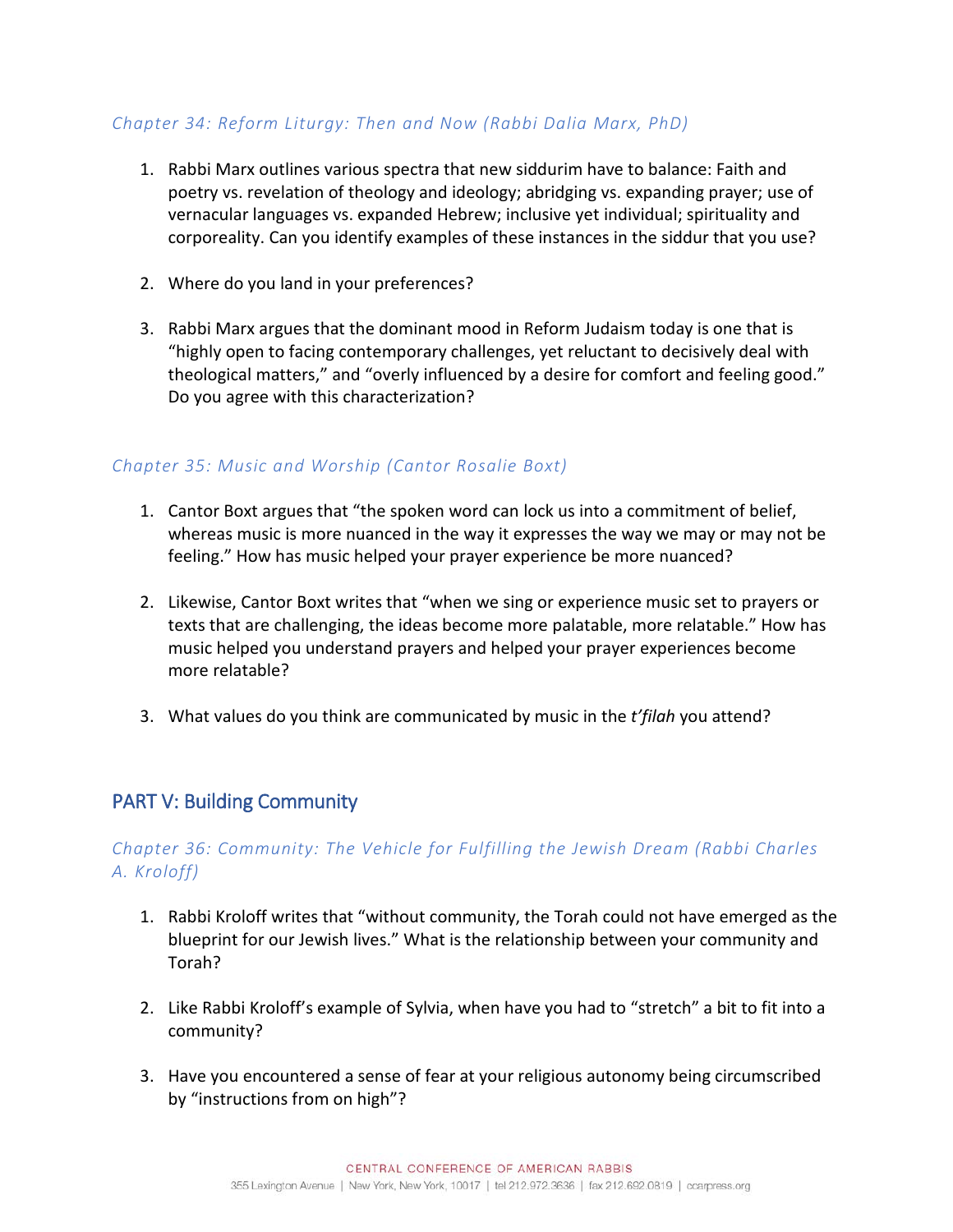## *Chapter 37: Finding Meaning in Our Connectedness across the Generations (Joshua Holo, PhD)*

- 1. Dr. Holo argues that in Reform Judaism, the "Reform" part is about *making* meaning, while the "Judaism" part is about *discovering* meaning. How do you see these two ideas interacting? Are they really two separate concepts? Can they unite?
- 2. In what ways do you *make* meaning? In what ways do you *discover* meaning?
- 3. Thinking about Dr. Holo's depictions of acculturation (the ability to be fluent in a second culture) and assimilation (the abandonment of one's culture for the sake of that second culture), what forces or ideas help you acculturate, and what helps prevent assimilation?

## *Chapter 38: Tradition! Transition! (Rabbi Lisa Edwards, PhD)*

- 1. What events in your life have drawn you to a change of heart or newfound interest in aspects of Jewish tradition?
- 2. How have life cycle (or in the words of the author, life "spiral") events impacted your connection to Judaism and Jewish rituals?
- 3. What periods of transition in your life have been marked by Jewish ritual? What meaning has this provided? What kind of rituals does your community offer to mark such events? What might be missing?

## *Chapter 39: Family (Rabbi Sue Levi Elwell, PhD)*

- 1. In what ways does your family play a role in your Jewish observance?
- 2. What aspects of your own childhood continue to play a role in your Jewish life?
- 3. What challenges has your family faced, Jewishly, and how have you navigated them?

## *Chapter 40: Contemporary Jewish Sex Ethics (Rabbi David A. Teutsch, PhD)*

1. What can a uniquely Jewish values-based approach add to thinking about sex and sexuality?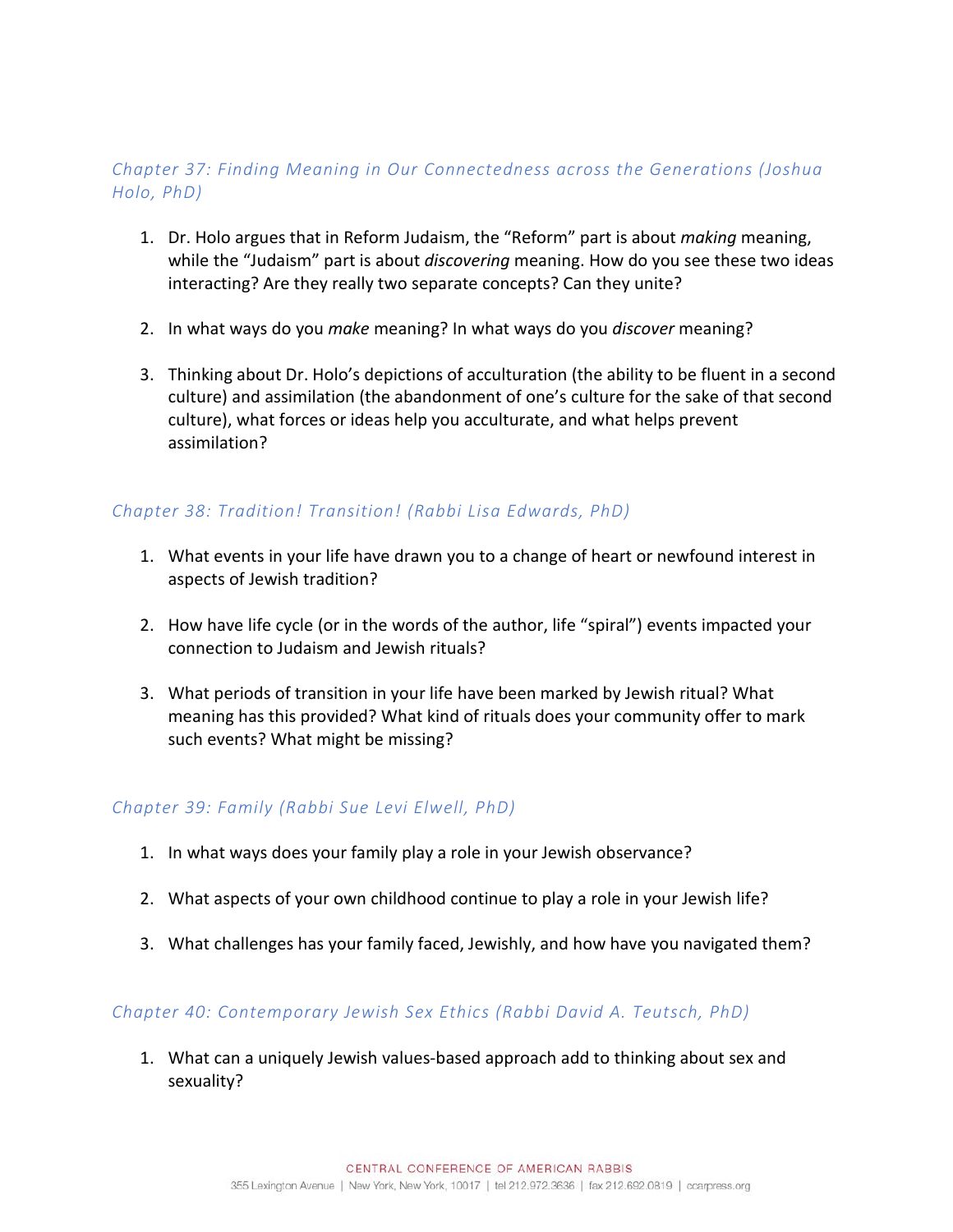- 2. Rabbi Teutsch lists thirteen values which he argues are the most important to developing a liberal Jewish sex ethic: *Ahavah*/Love; *B'rit*/Covenant, *B'riut*/Health; *B'tzelem Elohim*/Created in the Image of God; *Emet*/Truth; *Kavod*/Human Dignity; *K'dushah*/Holiness; *K'hilah*/Community; *Mishpachah*/Family; *Sh'lom Bayit*/Peaceful Home; *Simchah*/Joy; *Tzedek*/Fairness; and *Tz'niut*/Modesty. Which of Teutsch's values speak most loudly to you and impacts your life? Which do you want to devote more time to discovering? What values might you add to Teutsch's list?
- 3. In what ways do you practically actualize Teutsch's or your own values relating to sex ethics?

## *Chapter 41: Converting to Judaism (Rabbi Dana Evan Kaplan, PhD)*

- 1. How do you understand the author's distinction between such terms as "Jew by choice," "Jew by birth," and "convert"? Do you agree, as he does, that differentiating "Jews by choice" and "Jews by birth" is uncomfortable?
- 2. Rabbi Kaplan argues that "Reform Judaism provides no single set of standards that all must adhere to concerning conversion," but also identifies sincerity and enthusiasm as the most important requirements. What is your sense of the most important elements of Judaism, for converts or for those who have been Jewish their entire lives?
- 3. Rabbi Kaplan writes that "conversion is important from an ideological standpoint, because it provides a litmus test for a whole series of issues. It is a chance to clarify what truly matters to us about Judaism." What is on your litmus test? What truly matters to you?

# *Chapter 42: A Personal Comment by a Reform Rabbi on Conversion (Rabbi David Ellenson, PhD)*

- 1. Rabbi Ellenson draws upon classical sources to argue in favor of a more broad and lenient definition of the boundaries of the Jewish community. What is your sense of the difficulties related to defining Jewishness?
- 2. How do you understand the boundaries of Jewish identity? Ethnically, ideologically, socially, etc.?
- 3. What values would be important for you to highlight relating to conversion and defining Jewishness?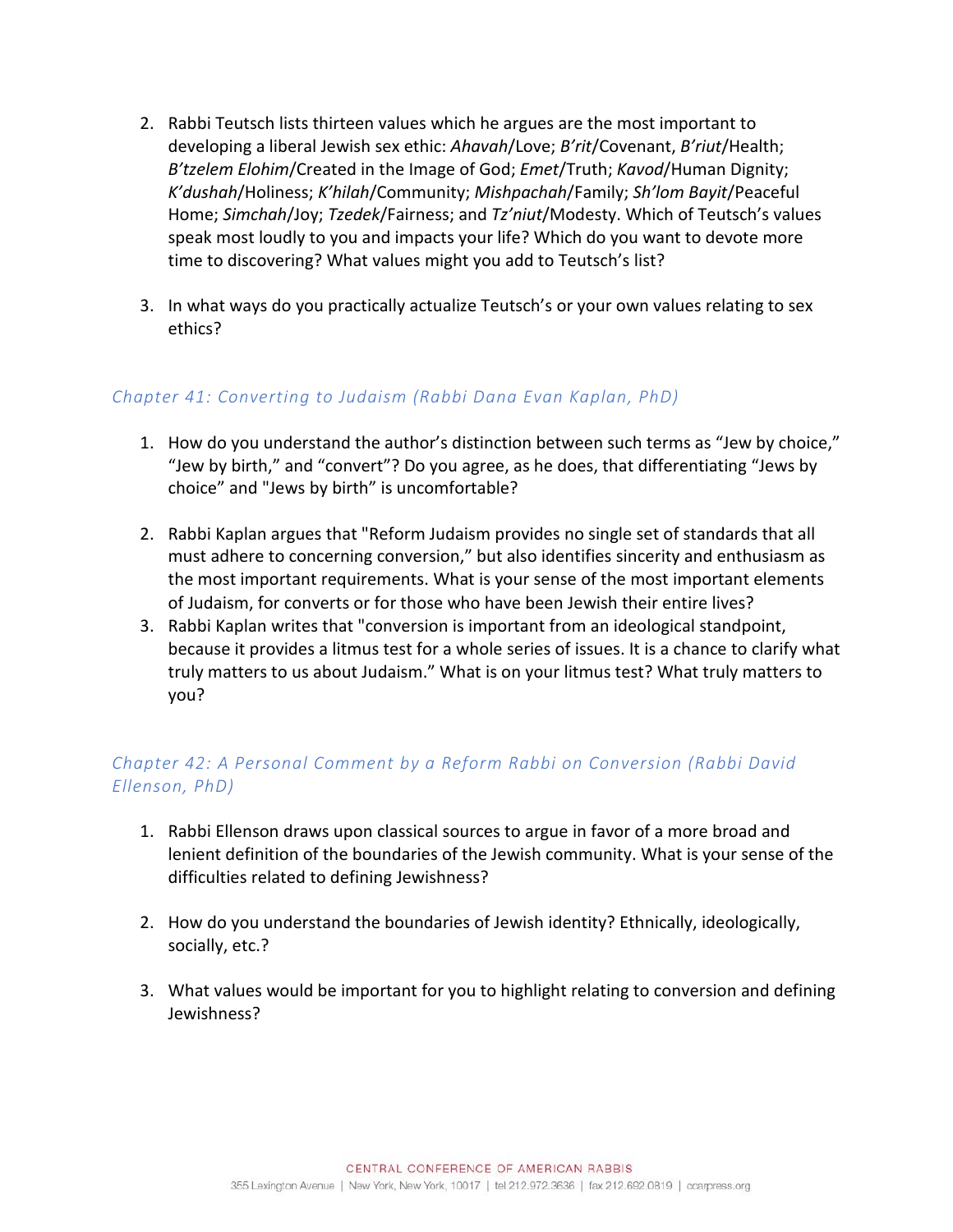## *Chapter 43: Interfaith Families (Rabbi Rachel Gurevitz, PhD)*

- 1. Rabbi Gurevitz asserts that Reform Judaism has been influenced by a Christian idea of religious identity that "requires a degree of dogmatic certainty and an intensity of practice" that is, in reality, "seldom a standard in Reform communities." In what ways might your Jewish community present an idea of Jewish identity that demands dogmatic certainty?
- 2. Rabbi Gurevitz advocates a shift from talking about interfaith families in terms of "Jewish continuity" toward "Judaism as a 'public good.'" What are some ways you have seen Judaism presented in a way that is accessible, meaningful, useable or impactful to more people?
- 3. What challenges might arise in presenting Judaism in the way Rabbi Gurevitz advocates?

## *Chapter 44: Millennials: Building the Future of Reform Judaism (Evan Traylor)*

- 1. Traylor writes about the need for Reform Judaism to adapt to demographic realities, by changing liturgy, marketing language, and programing to ensure that it is fully reflective of the people (both Jewish and non-Jewish) in our environment. He argues that "anything less stands to alienate an enormous segment of the Jewish millennial population." How might Traylor, or you, balance this ideal with a commitment likewise to various Jewish traditions and practices? How do you navigate this tension and determine what is open to adaptation and what is eternally relevant?
- 2. Traylor argues for the necessity of a "holistic lens" that allows for many interpretations of the tenets of Judaism, and that many traditional Jewish organizations, practices, and concepts are failing to meet this need. To what degree have you seen failures and successes in this regard?
- 3. Using Traylor's language of a "holistic lens," what aspects of Judaism do you believe are in need of this paradigm?

## *Chapter 45: Creating a Life of Meaning by Caring for Others (Rabbi Neal Gold)*

- 1. Quoting Maimonides, Rabbi Gold writes about one who is an *ayin raah*—stingy, or unable to see the desperate needs of others. What might you not be seeing that needs addressing? If you aren't aware, how can you attune yourself to examples of *ayin raah* in your life and in your communities?
- 2. How might the distinction made between the definitions of *tzedakah* and *hesed* enable greater attention to the needs of others?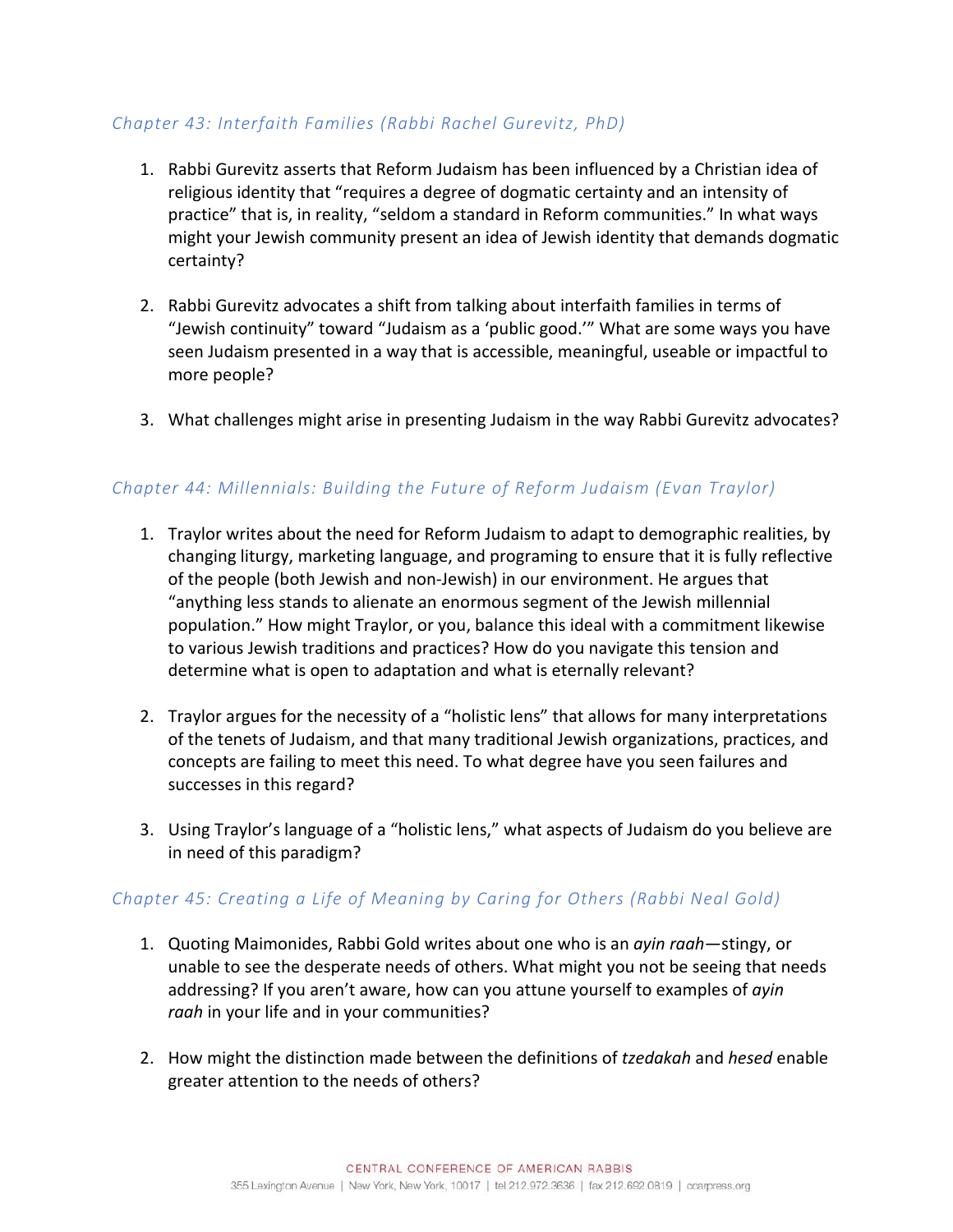## *Chapter 46: Sacred Aging (Rabbi Richard F. Address, DMin)*

When and where have you searched for your own answers to the questions Rabbi Address poses:

- 1. Why was I born? Why must I die?
- 2. For what purpose am I alive?
- 3. What are you seeking? How do you "choose life"?

# PART VI: Dignity of the Other

#### *Chapter 47: Sacred Relationships (William Berkson, PhD)*

- 1. Writing about prayer and ritual, Dr. Berkson argues that "Reform Jewish piety is both more intellectually robust than the views of its traditionalist critics and more profound and life-enhancing than the shallow scientism of its atheist critics." Dr. Berkson also acknowledges that skeptics might say this is just about love. What is your experience? Is Reform Jewish piety as robust as he suggests? What critiques might we be brave enough to face?
- 2. Dr. Berkson sets up a spectrum ranging from "atheist" to "more traditional" in his critique. Are there other spectra by which we might consider and evaluate Reform Jewish belief and practice?
- 3. Dr. Berkson quotes Albert Einstein, writing that "the most beautiful experience we can have is the feeling of the mysterious. It is the fundamental emotion which stands at the cradle of true art and true science. Whoever does not know it and can no longer wonder, no longer marvel, is as good as dead, and his eyes are dimmed." What is mysterious in your life and your experiences in the world? How does Judaism provide a paradigm for experiencing the mysterious?

## *Chapter 48: Mussar and the Development of Spiritual Practices (Alan Morinis, DPhil and Rabbi Barry Block)*

- 1. The authors note that the Reform Movement has a foundational emphasis on the individual. In what ways has this benefited or challenged you?
- 2. The authors argue that there has been a general neglect of the inner life as a Jewish concern in Reform Judaism, with its and emphasis on rationality and social justice. What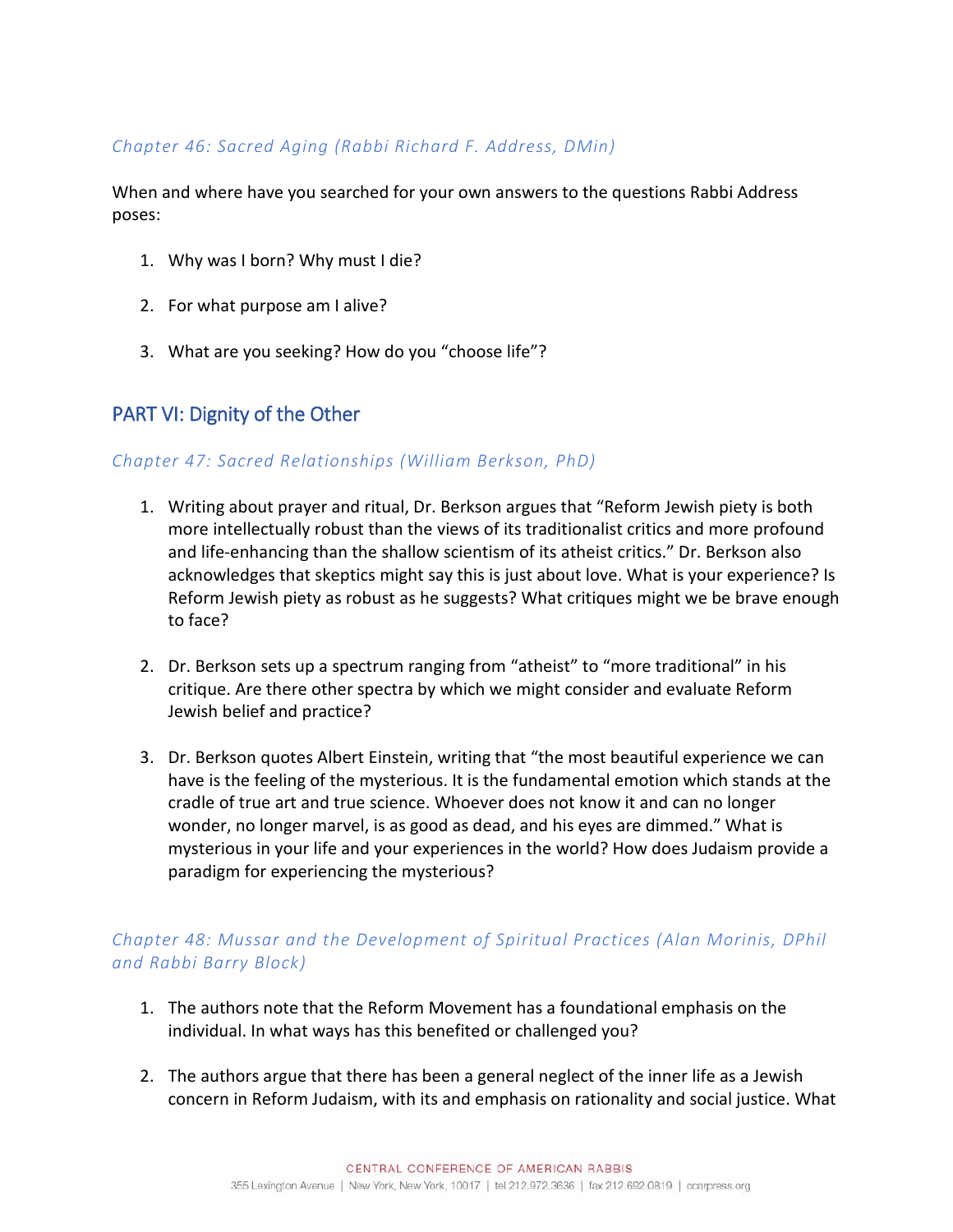is your own experience in this regard, and in what ways do you believe a greater focus on the inner life can benefit Reform Judaism specifically, and Judaism generally?

3. To what degree do you believe the individual to be the ultimate arbiter in matters of Jewish practice?

## *Chapter 49: The Centrality of Social Justice in Reform Judaism (Rabbi Jonah Dov Pesner and Rabbi David N. Saperstein)*

- 1. Rabbis Pesner and Saperstein argue that "far more than ritual or worship, far more than support for Israel, commitment to or involvement in social justice is either one of or the most common way Jews express their Jewish identity." How do you understand the distinction between ritual, worship, Israel, and social justice that the authors write about? Do you have a different sense of the relationship between them than that which is advocated by the authors?
- 2. Rabbis Pesner and Saperstein write about the connection between social justice and the biblical prophets. How have you heard this connection evoked, and what do you understand to be its powerful draw?
- 3. What sources of inspiration do you draw upon from Jewish texts that influence how you act in the world?

## *Chapter 50: Integrating Our Stories: LGBTQ Folks in the Jewish Community (Rabbi Nikki Lyn DeBlosi, PhD)*

- 1. What do the words "inclusive" and "welcoming" signal to you? What do you think they are intended to mean? What responsibilities do they entail?
- 2. What ways do you find your Jewish distinctiveness to be important and valuable?
- 3. Do you know any other examples in your own Jewish experiences of the distinction between something that is *l'chat'chilah* (something prohibited before-the-fact) and *b'diavad* (not ideal, but acceptable after-the-fact)? Do you have an awareness of how this might send a message either of openness and flexibility, or of being less than ideal?

#### *Chapter 51: Jews and Race (Rabbi Rachel S. Mikva, PhD)*

1. In what practical ways does Jewish history catalyze empathy within you for marginalized individuals and communities?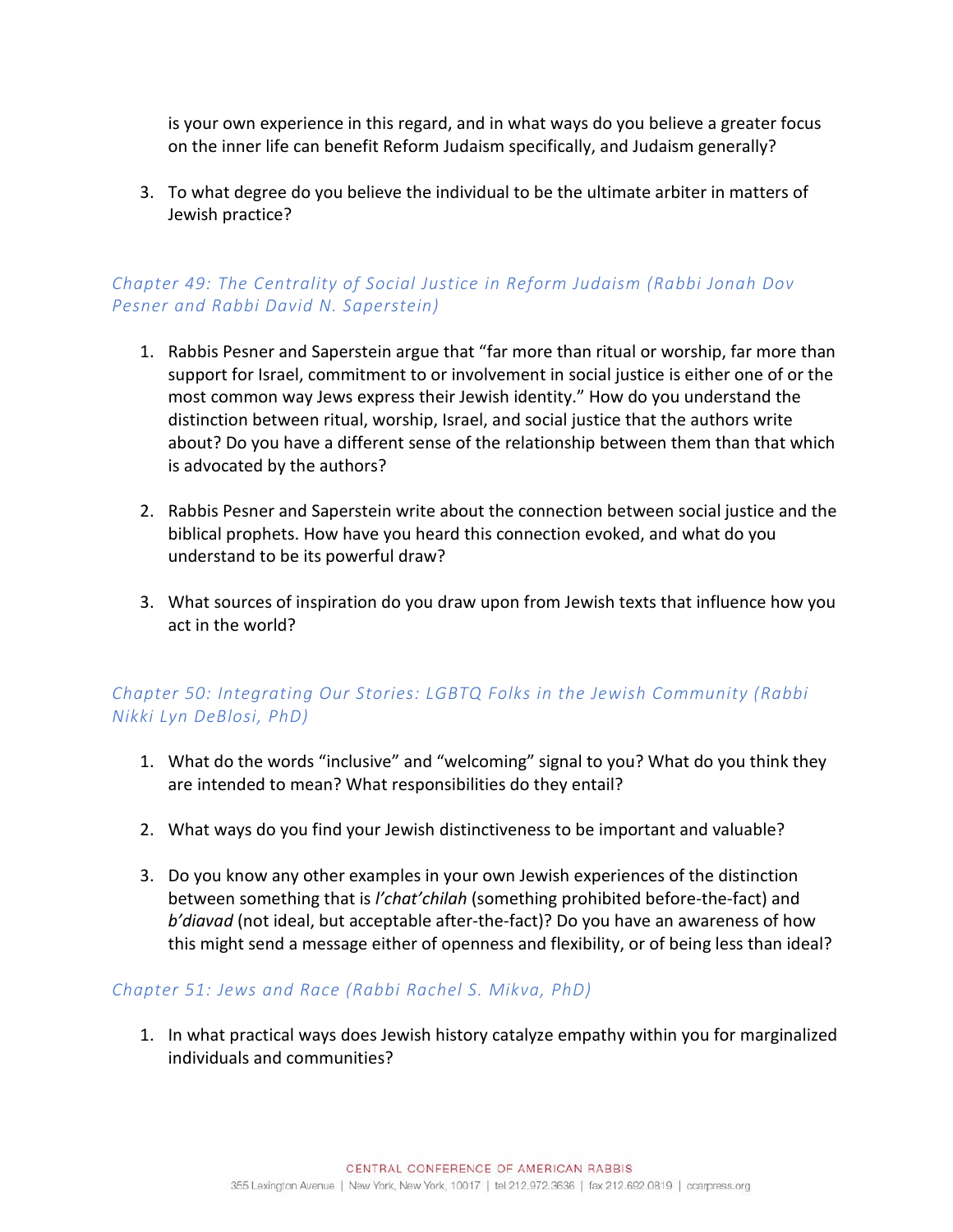- 2. How do we balance between a diversity of differences and a belief in the ultimate sameness in the eyes of God?
- 3. In what ways can the organized Jewish community take more responsibility for erasure of Jews of Color?

## *Chapter 52: A Reform Jewish Response to Poverty (Rabbi Amy Schwartzman)*

- 1. Rabbi Schwartzman writes about how the economic status of a person can influence their spiritual and mental health. How does this perspective influence your sense of responsibility toward alleviating poverty?
- 2. In what ways is your Jewish community uniquely equipped to address poverty-related concerns?
- 3. What challenges do you face— personally and communally— in this work?

## *Chapter 53: Tending to the Sick (Rabbi Shira Stern, DMin, BCC)*

- 1. Rabbi Stern teaches the importance in healing of "walking with the patient in their suffering," helping them "to articulate their truth," and helping them "to articulate their prayer." Have you ever been on the giving or receiving end of these acts? If so, what was the experience like? Did it contribute to a greater sense of healing?
- 2. Rabbi Stern writes about the tendency to experience feelings of inadequacy when responding to physical, emotional, and spiritual pain in others. Have you ever experienced this? To where did you look for support? In what ways could Jewish communities work to alleviate this challenge both in times of sickness, and in times of greater health?
- 3. Have you ever experienced the fear that Rabbi Stern writes about, of questioning whether prayers for loved ones are empty supplications? She believes that on some level we cannot fathom, God hears our voices. When have you experienced similar moments of doubt and certainty? How have you worked through these moments?

#### *Chapter 54: Reform Judaism's Healing Tent (Rabbi Pearl Barlev, MAHL, BCC)*

1. Rabbi Barlev writes of the healing power of hope, and that "hope is fundamental to Judaism." When have you found hope to have healing powers? When has hope been difficult for you? What do you draw upon as sources of hope?